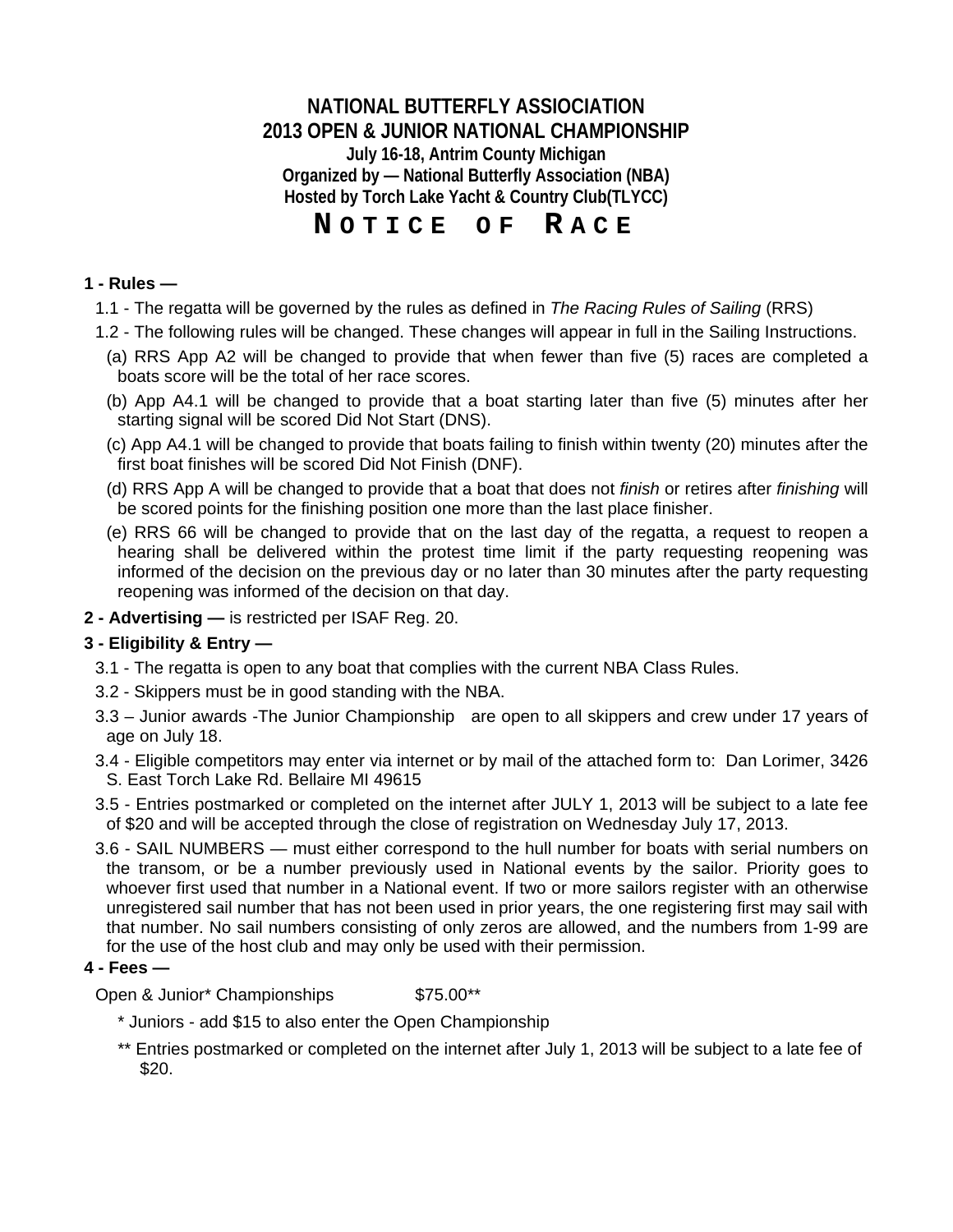### **5 - Schedule —**

| (FOLLOWING FOR OPEN/JR) |             |                                                |                       |                 |
|-------------------------|-------------|------------------------------------------------|-----------------------|-----------------|
| <b>DAY</b>              | <b>DATE</b> | <b>EVENT</b>                                   | <b>TIME</b>           | <b>LOCATION</b> |
| Tuesday                 | 7/16        | Registration                                   | Noon - 1800 hrs       | <b>TLYCC</b>    |
|                         |             | Tune-Up Race(s) 1st Warning                    | 1600 hrs              |                 |
| <b>DAY</b>              | <b>DATE</b> | <b>EVENT</b>                                   | <b>TIME</b>           | <b>LOCATION</b> |
| Tuesday                 | 7/16        | <b>Welcoming Dinner/Party</b>                  | 1800 hrs              | <b>TLYCC</b>    |
| Wednesday 7/17          |             | Registration                                   | 0730 - Noon* hrs      | <b>TLYCC</b>    |
|                         |             |                                                | *0830 hrs for Juniors |                 |
|                         |             | <b>Competitors Meeting - Juniors</b>           | 0830 hrs              | <b>TLYCC</b>    |
|                         |             | First Warning Signal - Juniors                 | 1000 hrs              |                 |
|                         |             | <b>Competitors Meeting - Open</b>              | 1230 hrs              | <b>TLYCC</b>    |
|                         |             | First Warning Signal - Open                    | 1330 hrs              |                 |
|                         |             | <b>Social Event</b>                            | time tba              | <b>TLYCC</b>    |
| Thursday                | 7/18        | First Warning Signal - Juniors                 | 0930 hrs              |                 |
|                         |             | First Warning Signal - Open                    | 1230 hrs              |                 |
|                         |             | Awards as soon as possible following last race |                       | TLYCC           |

- **6 Measurement** Boats may be randomly selected at any time prior to the end of the protest period of the last race by the Jury to be checked for compliance with NBA Rules.
- **7 Sailing Instructions** will be available at registration.
- **8 Venue** will be Torch Lake ,TLYCC
- **9 Courses** will be Windward/Leeward,
	- 9.1 An offset mark (Mk 1a) may be used when a weather leg is followed by a leeward leg.
	- 9.2 A leeward gate (Mks 3S & 3P) may be used at the end of a leeward leg. When used, boats shall sail between the marks and round either mark.

#### **10 - Scoring —**

- 10.1 –For each division Six (6) races are scheduled, of which one (1) race shall be completed to constitute a series.
- 10.2 When fewer than five (5) races have been completed, a boats score will be the total of her race scores. This changes RRS A2.
- **11 Support Boats —**Team leaders, coaches and other support personnel shall stay outside areas where boats are racing from the time of the preparatory signal for the first Fleet to start until all boats have finished or the race committee signals a postponement, general recall, or abandonment.
- **12 Launching & Berthing** Launching and boat storage will be at TLYCC. Trailer parking will be at disignated location on E. Torch Lake Dr(east side of road) near TLYCC.
- **13 Radio Communication** A boat shall neither make radio transmissions while racing nor receive radio communications not available to all boats. This restriction applies to mobile telephones.
- **14 Prizes** will be awarded as follows
	- 14.1 –1st through 5th places in the Open and Junior Championships, Tune-Up winner, Top Woman, Youngest skipper
	- 14.2 Class Perpetual trophies.
- **15 Disclaimer Of Liability —** Competitors participate in the regatta entirely at their own risk. See rule
- 4, Decision to Race. The organizing authority will not accept any liability for material damage or